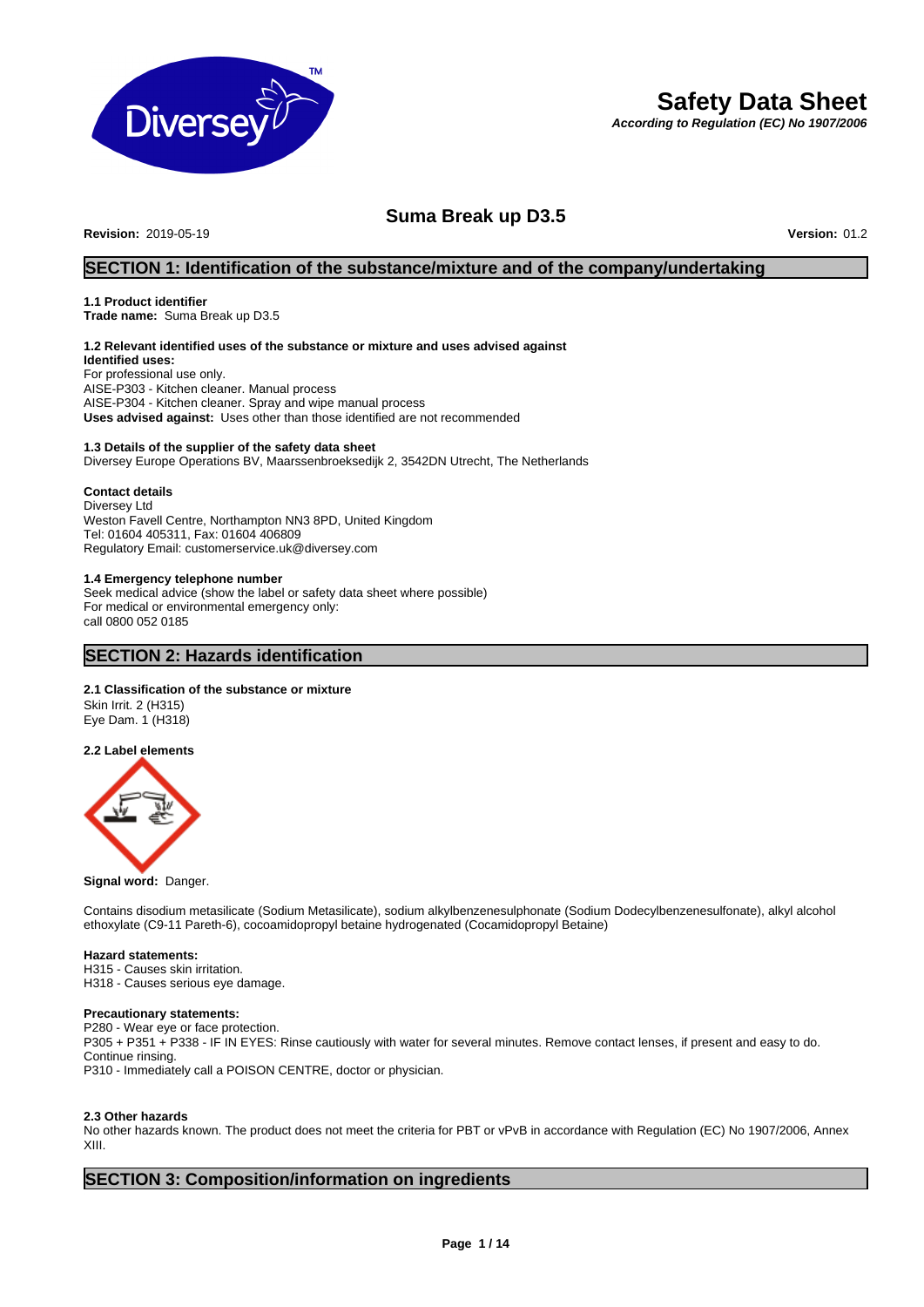## **3.2 Mixtures**

| Ingredient(s)                        | <b>EC</b> number                    | CAS#       | <b>REACH number</b>                                      | <b>Classification</b>                                            | <b>Notes</b> | Weight<br>percent |
|--------------------------------------|-------------------------------------|------------|----------------------------------------------------------|------------------------------------------------------------------|--------------|-------------------|
| disodium metasilicate                | 215-687-4                           | $[1]$      | $[1]$                                                    | Skin Corr. 1B (H314)<br>STOT SE 3 (H335)<br>Met. Corr. 1 (H290)  |              | $3 - 10$          |
| sodium alkylbenzenesulphonate        | 290-656-6                           | $[1]$      | $[1]$                                                    | Acute Tox. 4 (H302)<br>Skin Irrit. 2 (H315)<br>Eye Dam. 1 (H318) |              | $1 - 3$           |
| sodium cumenesulphonate              | 239-854-6                           |            | 01-2119489411-37                                         | Eye Irrit. 2 (H319)                                              |              | $1 - 3$           |
| alkyl alcohol ethoxylate             | [4]                                 | 68439-46-3 | [4]                                                      | Acute Tox. 4 (H302)<br>Eye Dam. 1 (H318)                         |              | $1 - 3$           |
| cocoamidopropyl betaine hydrogenated | 931-333-8<br>931-513-6<br>931-296-8 |            | 01-2119489410-39<br>01-2119513359-38<br>01-2119488533-30 | Eye Dam. 1 (H318)<br>Aquatic Chronic 3<br>(H412)                 |              | $1 - 3$           |
| sodium hydroxide                     | 215-185-5                           | 1310-73-2  | 01-2119457892-27                                         | Skin Corr. 1A (H314)<br>Met. Corr. 1 (H290)                      |              | $0.1 - 1$         |

Workplace exposure limit(s), if available, are listed in subsection 8.1.

[1] Exempted: ionic mixture. See Regulation (EC) No 1907/2006, Annex V, paragraph 3 and 4. This salt is potentially present, based on calculation, and included for classification and labelling purposes only. Each starting material of the ionic mixture is registered, as required.

[4] Exempted: polymer. See Article 2(9) of Regulation (EC) No 1907/2006.

For the full text of the H and EUH phrases mentioned in this Section, see Section 16.

## **SECTION 4: First aid measures**

| 4.1 Description of first aid measures                           |                                                                                                                                                                                                                           |
|-----------------------------------------------------------------|---------------------------------------------------------------------------------------------------------------------------------------------------------------------------------------------------------------------------|
| Inhalation:                                                     | Get medical attention or advice if you feel unwell.                                                                                                                                                                       |
| <b>Skin contact:</b>                                            | Take off immediately all contaminated clothing and wash it before re-use.                                                                                                                                                 |
| Eye contact:                                                    | Hold eyelids apart and flush eyes with plenty of lukewarm water for at least 15 minutes. Remove<br>contact lenses, if present and easy to do. Continue rinsing. Immediately call a POISON CENTRE,<br>doctor or physician. |
| Ingestion:                                                      | Rinse mouth. Immediately drink 1 glass of water. Never give anything by mouth to an unconscious<br>person. Get medical attention or advice if you feel unwell.                                                            |
| Self-protection of first aider:                                 | Consider personal protective equipment as indicated in subsection 8.2.                                                                                                                                                    |
| 4.2 Most important symptoms and effects, both acute and delayed |                                                                                                                                                                                                                           |
| Inhalation:                                                     | No known effects or symptoms in normal use.                                                                                                                                                                               |
| Skin contact:                                                   | Causes irritation                                                                                                                                                                                                         |

**Skin contact:** Causes irritation. **Eye contact:** Causes severe or permanent damage. **Ingestion:** No known effects or symptoms in normal use.

**4.3 Indication of any immediate medical attention and special treatment needed**

No information available on clinical testing and medical monitoring. Specific toxicological information on substances, if available, can be found in section 11.

## **SECTION 5: Firefighting measures**

### **5.1 Extinguishing media**

Carbon dioxide. Dry powder. Water spray jet. Fight larger fires with water spray jet or alcohol-resistant foam.

## **5.2 Special hazards arising from the substance or mixture**

#### No special hazards known.

## **5.3 Advice for firefighters**

As in any fire, wear self contained breathing apparatus and suitable protective clothing including gloves and eye/face protection.

## **SECTION 6: Accidental release measures**

## **6.1 Personal precautions, protective equipment and emergency procedures**

Wear eye/face protection.

### **6.2 Environmental precautions**

Do not allow to enter drainage system, surface or ground water. Dilute with plenty of water.

## **6.3 Methods and material for containment and cleaning up**

Dyke to collect large liquid spills. Absorb with liquid-binding material (sand, diatomite, universal binders, sawdust). Do not place spilled materials back into the original container. Collect in closed and suitable containers for disposal.

#### **6.4 Reference to other sections**

For personal protective equipment see subsection 8.2. For disposal considerations see section 13.

## **SECTION 7: Handling and storage**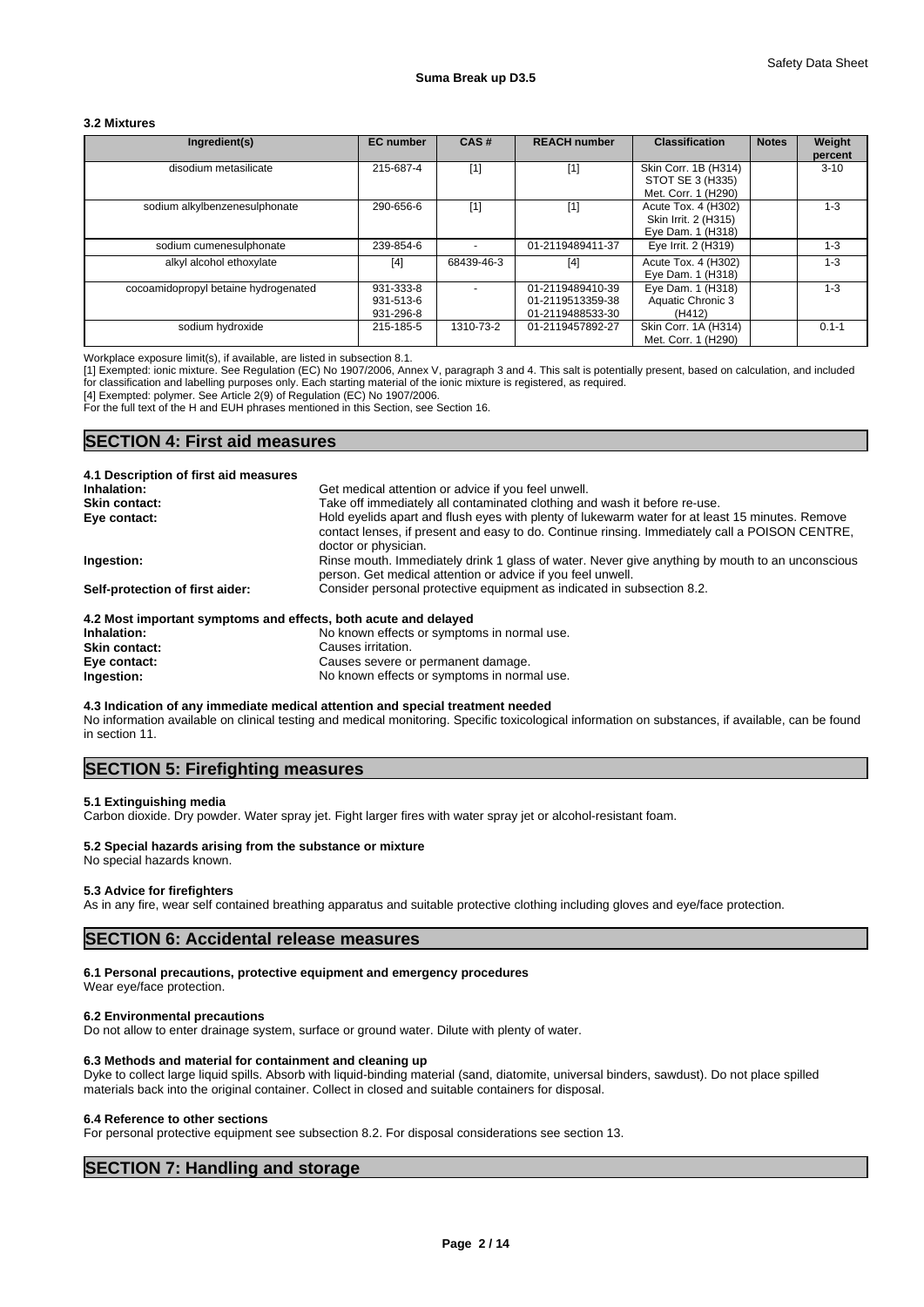## Safety Data Sheet

## **7.1 Precautions for safe handling**

**Measures to prevent fire and explosions:**

No special precautions required.

### **Measures required to protect the environment:**

For environmental exposure controls see subsection 8.2.

#### **Advices on general occupational hygiene:**

Handle in accordance with good industrial hygiene and safety practice. Keep away from food, drink and animal feeding stuffs. Do not mix with other products unless adviced by Diversey. Wash face, hands and any exposed skin thoroughly after handling. Take off contaminated clothing. Wash contaminated clothing before reuse. Avoid contact with eyes. Use only with adequate ventilation. See chapter 8.2, Exposure controls / Personal protection.

## **7.2 Conditions for safe storage, including any incompatibilities**

Store in accordance with local and national regulations. Store in a closed container. Keep only in original packaging. For conditions to avoid see subsection 10.4. For incompatible materials see subsection 10.5.

## **7.3 Specific end use(s)**

No specific advice for end use available.

## **SECTION 8: Exposure controls/personal protection**

## **8.1 Control parameters Workplace exposure limits**

Air limit values, if available:

| Ingredient(s)         | <b>UK</b><br>Long term<br>value(s | <b>UK</b><br><b>Short term</b><br>value(s) |  |
|-----------------------|-----------------------------------|--------------------------------------------|--|
| sodium hydroxide<br>. |                                   | 2 ma/m<br>$\cdot$                          |  |

Biological limit values, if available:

### **Recommended monitoring procedures, if available:**

Additional exposure limits under the conditions of use, if available:

## **DNEL/DMEL and PNEC values Human exposure**

DNEL oral exposure - Consumer (mg/kg bw)

| Ingredient(s)                        | Short term - Local<br>effects | Short term - Systemic<br>effects | Long term - Local<br>effects | Long term - Systemic<br>effects |
|--------------------------------------|-------------------------------|----------------------------------|------------------------------|---------------------------------|
| disodium metasilicate                |                               |                                  |                              | 0.74                            |
| sodium alkylbenzenesulphonate        | No data available             | No data available                | No data available            | No data available               |
| sodium cumenesulphonate              | No data available             | No data available                | No data available            | 3.8                             |
| alkyl alcohol ethoxylate             |                               |                                  |                              |                                 |
| cocoamidopropyl betaine hydrogenated |                               |                                  |                              |                                 |
| sodium hydroxide                     |                               |                                  |                              |                                 |

DNEL dermal exposure - Worker

| Ingredient(s)                        | <b>Short term - Local</b><br>effects | Short term - Systemic<br>effects (mg/kg bw) | Long term - Local<br>effects | Long term - Systemic<br>effects (mg/kg bw) |
|--------------------------------------|--------------------------------------|---------------------------------------------|------------------------------|--------------------------------------------|
| disodium metasilicate                | No data available                    |                                             | No data available            | 1.49                                       |
| sodium alkylbenzenesulphonate        | No data available                    | No data available                           | No data available            | No data available                          |
| sodium cumenesulphonate              | No data available                    | No data available                           | No data available            |                                            |
| alkyl alcohol ethoxylate             |                                      |                                             |                              |                                            |
| cocoamidopropyl betaine hydrogenated | No data available                    |                                             | No data available            | 12.5                                       |
| sodium hydroxide                     | 2%                                   |                                             |                              |                                            |

#### DNEL dermal exposure - Consumer

| Ingredient(s)                        | <b>Short term - Local</b><br>effects | Short term - Systemic<br>effects (mg/kg bw) | Long term - Local<br>effects | Long term - Systemic<br>effects (mg/kg bw) |
|--------------------------------------|--------------------------------------|---------------------------------------------|------------------------------|--------------------------------------------|
| disodium metasilicate                | No data available                    |                                             | No data available            | 0.74                                       |
| sodium alkylbenzenesulphonate        | No data available                    | No data available                           | No data available            | No data available                          |
| sodium cumenesulphonate              | No data available                    | No data available                           | No data available            | 3.8                                        |
| alkyl alcohol ethoxylate             |                                      |                                             |                              |                                            |
| cocoamidopropyl betaine hydrogenated | No data available                    |                                             | No data available            |                                            |
| sodium hydroxide                     | 2%                                   |                                             |                              |                                            |

DNEL inhalatory exposure - Worker (mg/m<sup>3</sup>

| DNEL inhalatory exposure - Worker (mg/m <sup>3</sup> ) |                                      |                                  |                              |                                          |
|--------------------------------------------------------|--------------------------------------|----------------------------------|------------------------------|------------------------------------------|
| Ingredient(s)                                          | <b>Short term - Local</b><br>effects | Short term - Systemic<br>effects | Long term - Local<br>effects | <b>I Long term - Systemic</b><br>effects |
| disodium metasilicate                                  |                                      |                                  |                              | 6.22                                     |
| sodium alkylbenzenesulphonate                          | No data available                    | No data available                | No data available            | No data available                        |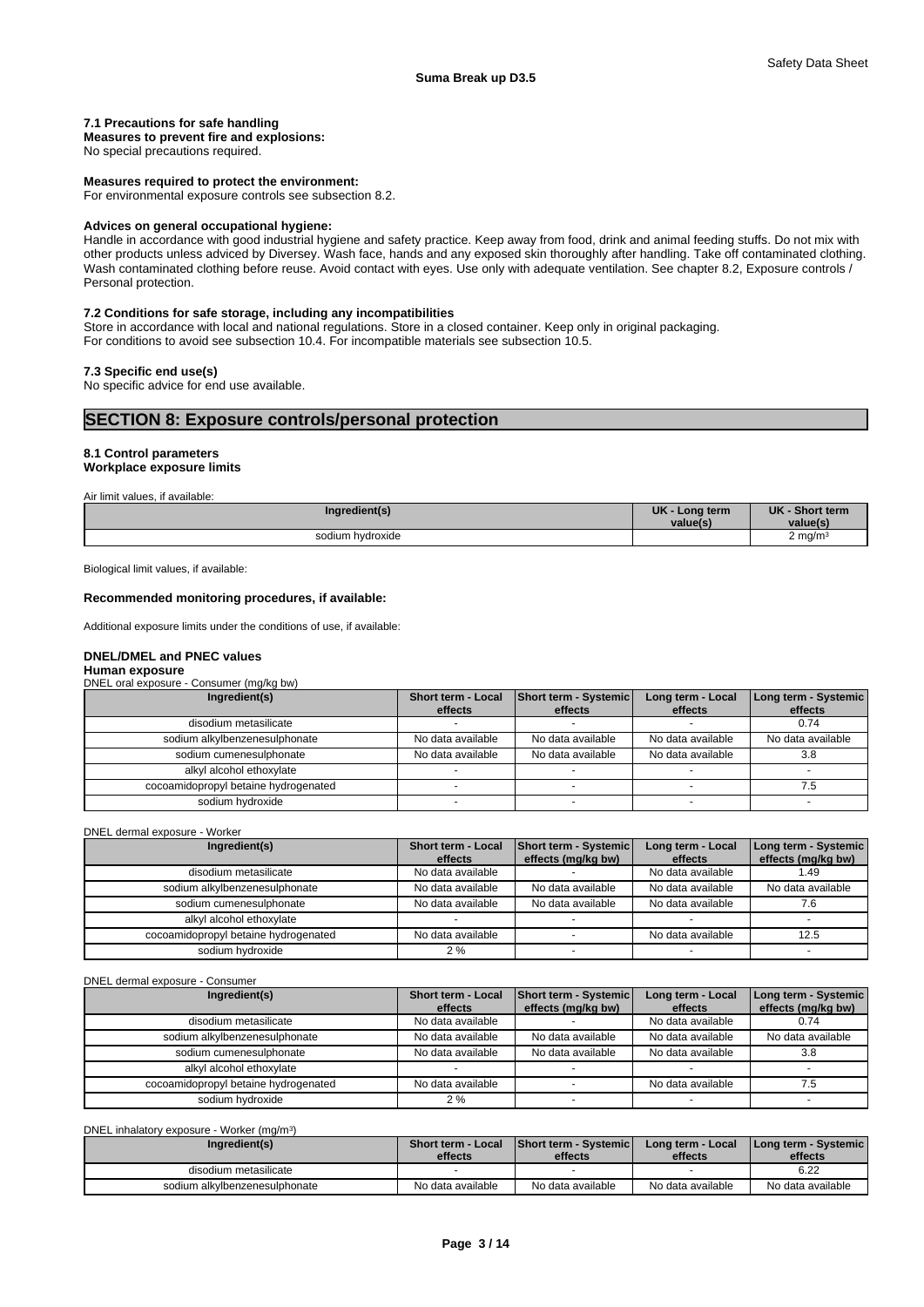| sodium cumenesulphonate              | No data available | No data available | No data available | 53.6 |
|--------------------------------------|-------------------|-------------------|-------------------|------|
| alkyl alcohol ethoxylate             |                   |                   |                   |      |
| cocoamidopropyl betaine hydrogenated |                   |                   |                   | 44   |
| sodium hydroxide                     |                   |                   |                   |      |

DNEL inhalatory exposure - Consumer (mg/m<sup>3</sup>

| DNEL inhalatory exposure - Consumer (mg/m <sup>3</sup> ) |                               |                                  |                              |                                 |
|----------------------------------------------------------|-------------------------------|----------------------------------|------------------------------|---------------------------------|
| Ingredient(s)                                            | Short term - Local<br>effects | Short term - Systemic<br>effects | Long term - Local<br>effects | Long term - Systemic<br>effects |
| disodium metasilicate                                    |                               |                                  |                              | 1.55                            |
| sodium alkylbenzenesulphonate                            | No data available             | No data available                | No data available            | No data available               |
| sodium cumenesulphonate                                  | No data available             | No data available                | No data available            | 13.2                            |
| alkyl alcohol ethoxylate                                 |                               |                                  |                              |                                 |
| cocoamidopropyl betaine hydrogenated                     |                               |                                  |                              | 13.04                           |
| sodium hydroxide                                         |                               |                                  |                              |                                 |

# **Environmental exposure** Environmental exposure - PNEC

| Environmontal oxpocato integ         |                   |                                                      |                     |                                  |
|--------------------------------------|-------------------|------------------------------------------------------|---------------------|----------------------------------|
| Ingredient(s)                        | (mg/l)            | Surface water, fresh Surface water, marine<br>(mg/l) | Intermittent (mg/l) | Sewage treatment<br>plant (mg/l) |
| disodium metasilicate                |                   |                                                      |                     | 1000                             |
| sodium alkylbenzenesulphonate        | No data available | No data available                                    | No data available   | No data available                |
| sodium cumenesulphonate              | 0.23              | 0.023                                                |                     | 100                              |
| alkyl alcohol ethoxylate             |                   |                                                      |                     |                                  |
| cocoamidopropyl betaine hydrogenated | 0.0135            | 0.00135                                              |                     | 3000                             |
| sodium hydroxide                     |                   |                                                      |                     |                                  |

Environmental exposure - PNEC, continued

| Ingredient(s)                        | Sediment, freshwater | Sediment, marine  | Soil (mg/kg)      | Air ( $mg/m3$ )   |
|--------------------------------------|----------------------|-------------------|-------------------|-------------------|
| disodium metasilicate                | (mg/kg)              | (mg/kg)           |                   |                   |
| sodium alkylbenzenesulphonate        | No data available    | No data available | No data available | No data available |
| sodium cumenesulphonate              | 0.862                | 0.086             | 0.037             | No data available |
| alkyl alcohol ethoxylate             |                      |                   |                   |                   |
| cocoamidopropyl betaine hydrogenated |                      | 0.1               | 0.8               |                   |
| sodium hydroxide                     |                      |                   |                   |                   |

## **8.2 Exposure controls**

*The following information applies for the uses indicated in subsection 1.2 of the Safety Data Sheet. If available, please refer to the product information sheet for application and handling instructions. Normal use conditions are assumed for this section.*

*Recommended safety measures for handling the undiluted product: Covering activities such as filling and transfer of product to application equipment, flasks or buckets*

| Appropriate engineering controls:       | If the product is diluted by using specific dosing systems with no risk of splashes or direct skin<br>contact, the personal protection equipment as described in this section is not required. |
|-----------------------------------------|------------------------------------------------------------------------------------------------------------------------------------------------------------------------------------------------|
| Appropriate organisational controls:    | Avoid direct contact and/or splashes where possible. Train personnel.                                                                                                                          |
| Personal protective equipment           |                                                                                                                                                                                                |
| Eye / face protection:                  | Safety glasses or goggles (EN 166).                                                                                                                                                            |
| Hand protection:                        | Chemical-resistant protective gloves (EN 374). Verify instructions regarding permeability and                                                                                                  |
|                                         | breakthrough time, as provided by the gloves supplier. Consider specific local use conditions, such<br>as risk of splashes, cuts, contact time and temperature.                                |
|                                         | Suggested gloves for prolonged contact: Material: butyl rubber Penetration time: $\geq$ 480 min Material<br>thickness: $\geq 0.7$ mm                                                           |
|                                         | Suggested gloves for protection against splashes: Material: nitrile rubber Penetration time: ≥ 30 min<br>Material thickness: $\geq 0.4$ mm                                                     |
|                                         | In consultation with the supplier of protective gloves a different type providing similar protection may<br>be chosen.                                                                         |
| <b>Body protection:</b>                 | No special requirements under normal use conditions.                                                                                                                                           |
| <b>Respiratory protection:</b>          | No special requirements under normal use conditions.                                                                                                                                           |
| <b>Environmental exposure controls:</b> | No special requirements under normal use conditions.                                                                                                                                           |

*Recommended safety measures for handling the diluted product:*

**Recommended maximum concentration (%):** 10

| Appropriate engineering controls:    | Provide a good standard of general ventilation.      |
|--------------------------------------|------------------------------------------------------|
| Appropriate organisational controls: | No special requirements under normal use conditions. |

## **Personal protective equipment**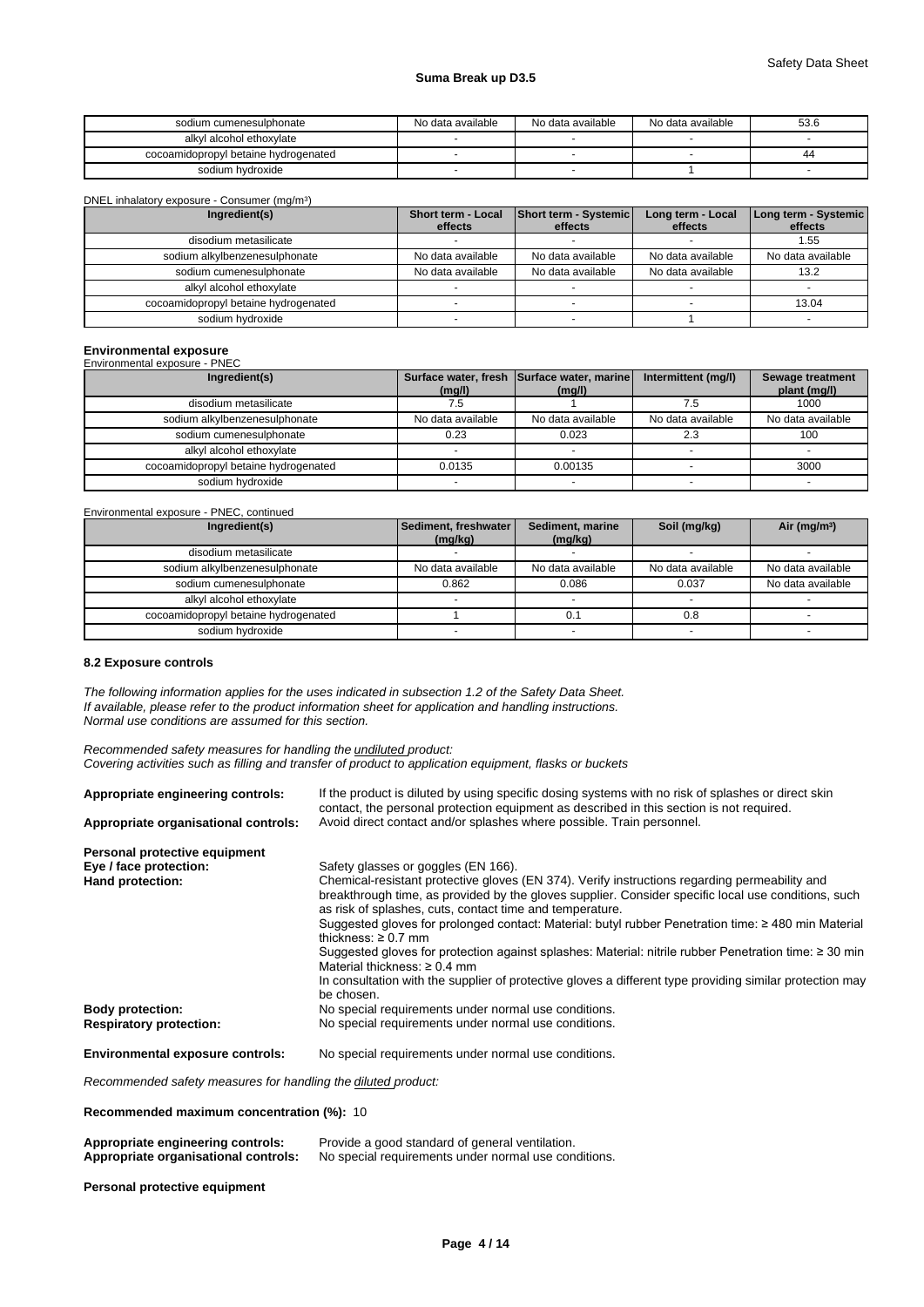| Eye / face protection:         | No special requirements under normal use conditions. |
|--------------------------------|------------------------------------------------------|
| Hand protection:               | No special requirements under normal use conditions. |
| <b>Body protection:</b>        | No special requirements under normal use conditions. |
| <b>Respiratory protection:</b> | No special requirements under normal use conditions. |
|                                |                                                      |

**Environmental exposure controls:** No special requirements under normal use conditions.

## **SECTION 9: Physical and chemical properties**

**9.1 Information on basic physical and chemical properties Information in this section refers to the product, unless it is specifically stated that substance data is listed**

**Physical State:** Liquid **Colour:** Clear, Yellow **Odour:** Product specific **Odour threshold:** Not applicable **pH:** > 12 (neat) **ISO 4316 Melting point/freezing point (°C):** Not determined **Notification** of this product **nitial boiling point and boiling range (°C):** Not determined **nitial boiling point and boiling range (°C):** Not determined See substance d **Initial boiling point and boiling range (°C):** Not determined

| Substance data, boiling point        |                        |                  |                                      |
|--------------------------------------|------------------------|------------------|--------------------------------------|
| Ingredient(s)                        | Value<br>$(^{\circ}C)$ | <b>Method</b>    | <b>Atmospheric pressure</b><br>(hPa) |
| disodium metasilicate                | No data available      |                  |                                      |
| sodium alkylbenzenesulphonate        | No data available      |                  |                                      |
| sodium cumenesulphonate              | >100                   | Method not given |                                      |
| alkyl alcohol ethoxylate             | > 232.2                | Method not given |                                      |
| cocoamidopropyl betaine hydrogenated | 100                    | Method not given |                                      |
| sodium hydroxide                     | >990                   | Method not given |                                      |

**Method / remark**

**Method / remark**

**Flammability (liquid):** Not flammable. *( UN Manual of Tests and Criteria, section 32, L.2 )* **Flash point (°C):** not determined **Sustained combustion:** Not applicable. **Evaporation rate:** Not determined **Notice 2008** Not relevant to classification of this product **Flammability (solid, gas):** Not applicable to liquids **Upper/lower flammability limit (%):** Not determined

Substance data, flammability or explosive limits, if available:

**Method / remark**

**Vapour pressure:** Not determined See substance data

Substance data, vapour pressure

| Ingredient(s)                        | Value<br>(Pa)     | <b>Method</b>    | <b>Temperature</b><br>(°C) |
|--------------------------------------|-------------------|------------------|----------------------------|
| disodium metasilicate                | No data available |                  |                            |
| sodium alkylbenzenesulphonate        | No data available |                  |                            |
| sodium cumenesulphonate              | No data available |                  |                            |
| alkyl alcohol ethoxylate             | < 10              | Method not given | 37.8                       |
| cocoamidopropyl betaine hydrogenated |                   | Method not given | 20                         |
| sodium hydroxide                     | < 1330            | Method not given | 20                         |

## **Solubility in / Miscibility with Water:** Fully miscible **Vapour density:** Not determined **Notify and ST 2009** Not relevant to classification of this product **Relative density:** ≈1.10(20°C)

## **Method / remark**

OECD 109 (EU A.3)

Substance data, solubility in water

| Ingredient(s)                        | Value<br>(g/l)    | <b>Method</b>    | <b>Temperature</b><br>$(^{\circ}C)$ |
|--------------------------------------|-------------------|------------------|-------------------------------------|
| disodium metasilicate                | 350               | Method not given | 20                                  |
| sodium alkylbenzenesulphonate        | No data available |                  |                                     |
| sodium cumenesulphonate              | Soluble           |                  |                                     |
| alkyl alcohol ethoxylate             | 100 Soluble       | Method not given |                                     |
| cocoamidopropyl betaine hydrogenated | > .? Soluble      | Method not given | 20                                  |
| sodium hydroxide                     | 1000              | Method not given | 20                                  |

Substance data, partition coefficient n-octanol/water (log Kow): see subsection 12.3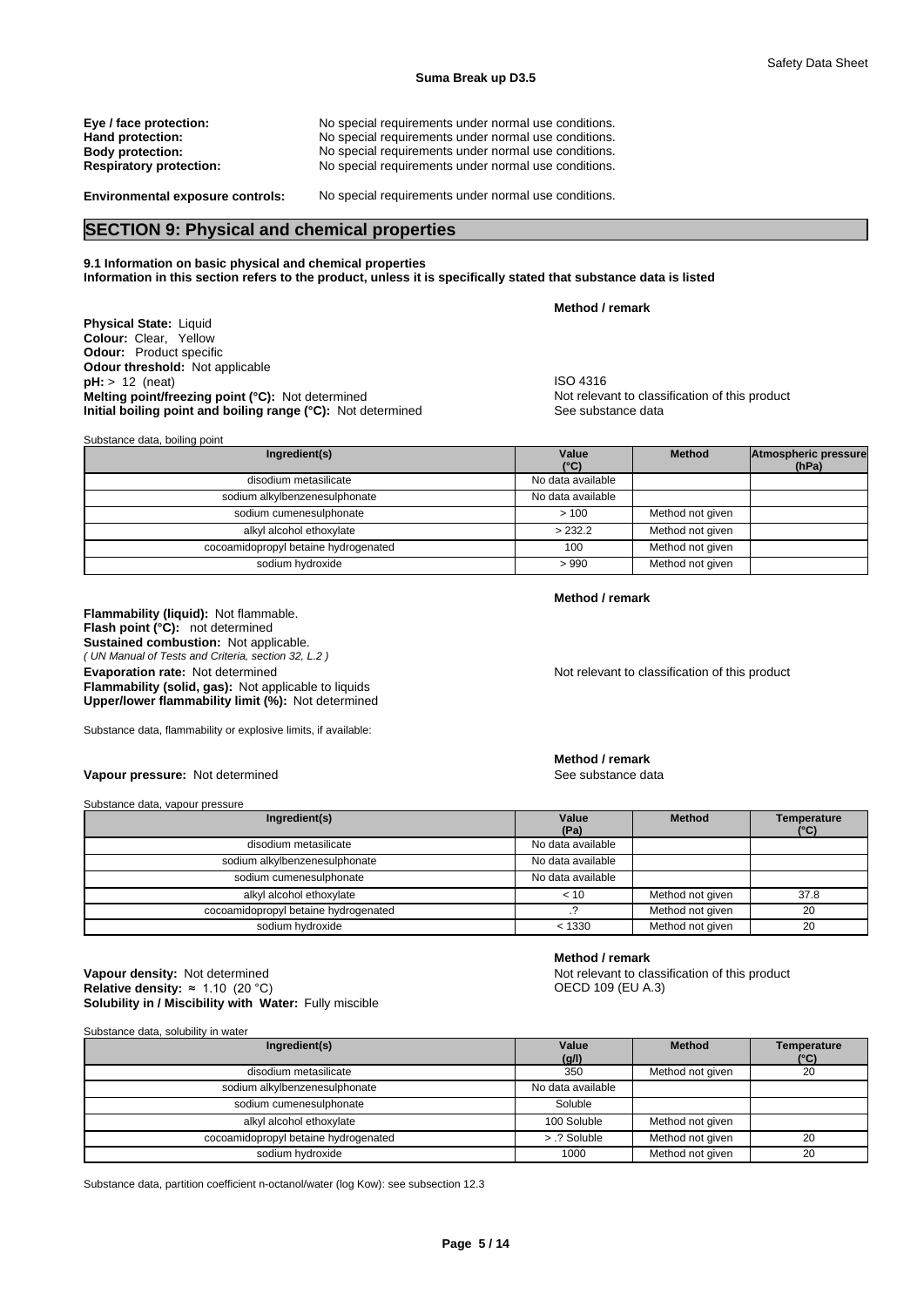**Method / remark**

**Decomposition temperature:** Not applicable. **Autoignition temperature:** Not determined **Viscosity:** Not determined **Explosive properties:** Not explosive. **Oxidising properties:** Not oxidising.

## **9.2 Other information**

**Surface tension (N/m):** Not determined Not relevant to classification of this product **Corrosion to metals:** Not corrosive

Substance data, dissociation constant, if available:

## **SECTION 10: Stability and reactivity**

## **10.1 Reactivity**

No reactivity hazards known under normal storage and use conditions.

## **10.2 Chemical stability**

Stable under normal storage and use conditions.

## **10.3 Possibility of hazardous reactions**

No hazardous reactions known under normal storage and use conditions.

#### **10.4 Conditions to avoid**

None known under normal storage and use conditions.

### **10.5 Incompatible materials**

Reacts with acids.

## **10.6 Hazardous decomposition products**

None known under normal storage and use conditions.

## **SECTION 11: Toxicological information**

## **11.1 Information on toxicological effects**

Mixture data:.

## **Relevant calculated ATE(s):**

ATE - Oral (mg/kg): >2000

## **Skin irritation and corrosivity Result:** Not corrosive to skin **Method:** Episkin

Substance data, where relevant and available, are listed below:.

#### **Acute toxicity** Acute oral toxicity

| $1$ to grow of the restriction $\mathbf{r}$ |           |                      |                |                   |                             |
|---------------------------------------------|-----------|----------------------|----------------|-------------------|-----------------------------|
| Ingredient(s)                               | Endpoint  | Value<br>(mg/kg)     | <b>Species</b> | <b>Method</b>     | <b>Exposure</b><br>time (h) |
| disodium metasilicate                       | $LD_{50}$ | 770 - 820            | Mouse          | Method not given  |                             |
| sodium alkylbenzenesulphonate               | $LD_{50}$ | >1470                | Rat            | OECD 401 (EU B.1) |                             |
| sodium cumenesulphonate                     | $LD_{50}$ | >7000                | Rat            | Method not given  |                             |
| alkyl alcohol ethoxylate                    | $LD_{50}$ | 1400                 | Rat            | Method not given  |                             |
| cocoamidopropyl betaine hydrogenated        | $LD_{50}$ | 2335                 | Rat            | Method not given  |                             |
| sodium hydroxide                            |           | No data<br>available |                |                   |                             |

Acute dermal toxicity

| Ingredient(s)                        | Endpoint  | Value<br>(mg/kg)     | <b>Species</b> | <b>Method</b>     | <b>Exposure</b><br>time (h) |
|--------------------------------------|-----------|----------------------|----------------|-------------------|-----------------------------|
| disodium metasilicate                |           | No data              |                |                   |                             |
| sodium alkylbenzenesulphonate        |           | available<br>No data |                |                   |                             |
|                                      |           | available            |                |                   |                             |
| sodium cumenesulphonate              | $LD_{50}$ | > 2000               | Rabbit         | Method not given  |                             |
| alkyl alcohol ethoxylate             | $LD_{50}$ | 2000 - 5000          | Rat            | Method not given  |                             |
| cocoamidopropyl betaine hydrogenated | $LD_{50}$ | > 5000               | Rat            | OECD 402 (EU B.3) |                             |
| sodium hydroxide                     | $LD_{50}$ | 1350                 | Rabbit         | Method not given  |                             |

Acute inhalative toxicity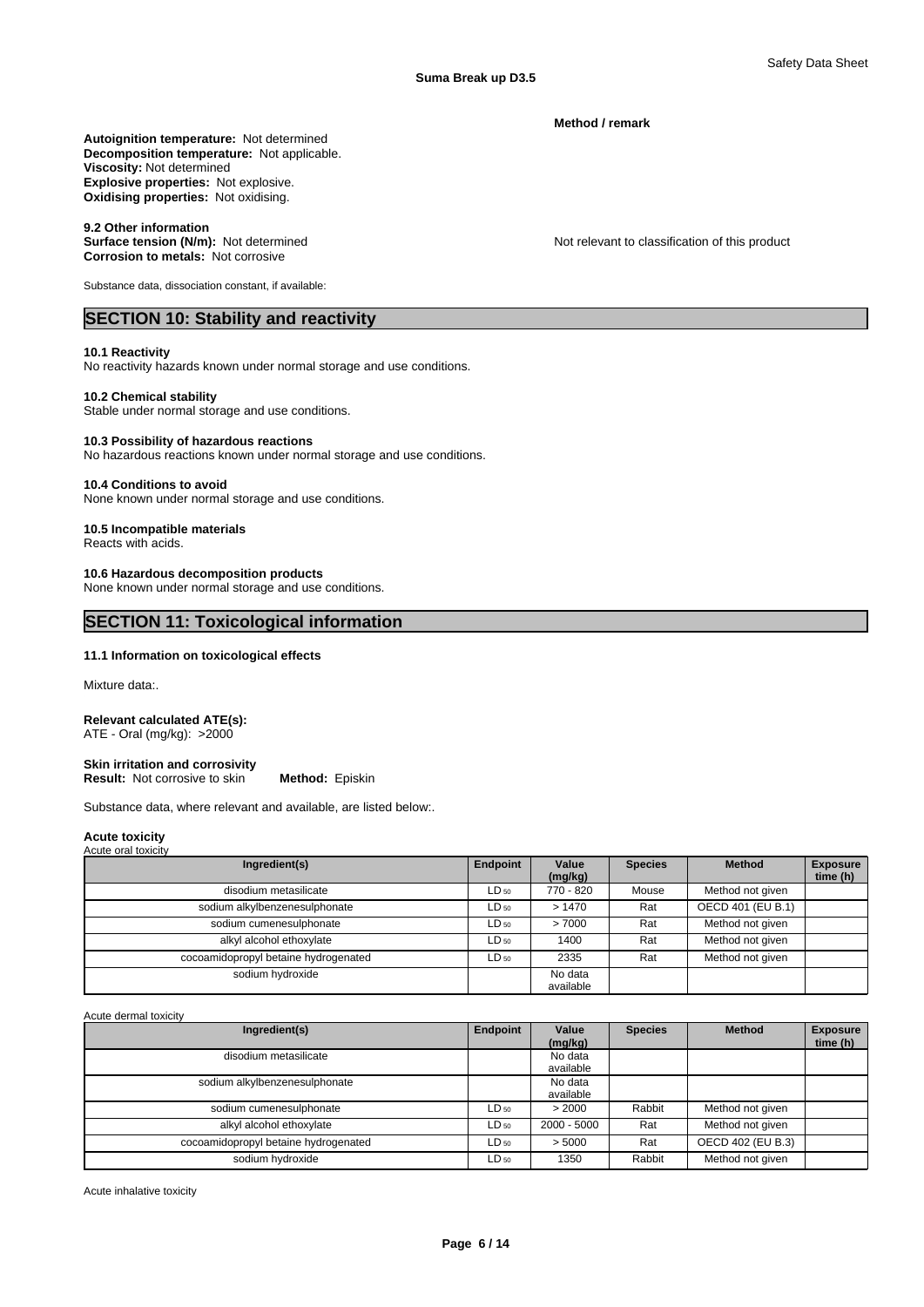| Ingredient(s)                        | Endpoint  | Value<br>(mg/l)      | <b>Species</b> | <b>Method</b>    | <b>Exposure</b><br>time (h) |
|--------------------------------------|-----------|----------------------|----------------|------------------|-----------------------------|
| disodium metasilicate                |           | No data<br>available |                |                  |                             |
| sodium alkylbenzenesulphonate        |           | No data<br>available |                |                  |                             |
| sodium cumenesulphonate              | $LC_{50}$ | >770                 | Rat            | Method not given |                             |
| alkyl alcohol ethoxylate             |           | No data<br>available |                |                  |                             |
| cocoamidopropyl betaine hydrogenated | $LC_{50}$ | $> 5$ (mist)         | Rat            | Method not given |                             |
| sodium hydroxide                     |           | No data<br>available |                |                  |                             |

# **Irritation and corrosivity** Skin irritation and corrosivity

| Ingredient(s)                        | Result            | <b>Species</b> | <b>Method</b>     | <b>Exposure time</b> |
|--------------------------------------|-------------------|----------------|-------------------|----------------------|
| disodium metasilicate                | Corrosive         |                | Method not given  |                      |
| sodium alkylbenzenesulphonate        | No data available |                |                   |                      |
| sodium cumenesulphonate              | Mild irritant     | Rabbit         | OECD 404 (EU B.4) |                      |
| alkyl alcohol ethoxylate             | Not irritant      |                | Method not given  |                      |
| cocoamidopropyl betaine hydrogenated | Mild irritant     | Rabbit         | OECD 404 (EU B.4) |                      |
| sodium hydroxide                     | Corrosive         | Rabbit         | Method not given  |                      |

## Eye irritation and corrosivity

| Ingredient(s)                        | Result            | <b>Species</b> | <b>Method</b>     | <b>Exposure time</b> |
|--------------------------------------|-------------------|----------------|-------------------|----------------------|
| disodium metasilicate                | Corrosive         |                | Method not given  |                      |
| sodium alkylbenzenesulphonate        | No data available |                |                   |                      |
| sodium cumenesulphonate              | Irritant          | Rabbit         | OECD 405 (EU B.5) |                      |
| alkyl alcohol ethoxylate             | Severe damage     | Rabbit         | Method not given  |                      |
| cocoamidopropyl betaine hydrogenated | Severe damage     | Rabbit         | OECD 405 (EU B.5) |                      |
| sodium hydroxide                     | Corrosive         | Rabbit         | Method not given  |                      |

## Respiratory tract irritation and corrosivity

| Ingredient(s)                        | Result            | <b>Species</b> | <b>Method</b> | <b>Exposure time</b> |
|--------------------------------------|-------------------|----------------|---------------|----------------------|
| disodium metasilicate                | No data available |                |               |                      |
| sodium alkylbenzenesulphonate        | No data available |                |               |                      |
| sodium cumenesulphonate              | No data available |                |               |                      |
| alkyl alcohol ethoxylate             | No data available |                |               |                      |
| cocoamidopropyl betaine hydrogenated | No data available |                |               |                      |
| sodium hydroxide                     | No data available |                |               |                      |

| <b>Sensitisation</b><br>Sensitisation by skin contact |                   |                |                                    |                          |
|-------------------------------------------------------|-------------------|----------------|------------------------------------|--------------------------|
| Ingredient(s)                                         | Result            | <b>Species</b> | <b>Method</b>                      | <b>Exposure time (h)</b> |
| disodium metasilicate                                 | No data available |                |                                    |                          |
| sodium alkylbenzenesulphonate                         | No data available |                |                                    |                          |
| sodium cumenesulphonate                               | Not sensitising   | Guinea pig     | OECD 406 (EU B.6) /<br><b>GPMT</b> |                          |
| alkyl alcohol ethoxylate                              | Not sensitising   | Guinea pig     | Method not given                   |                          |
| cocoamidopropyl betaine hydrogenated                  | Not sensitising   | Guinea pig     | OECD 406 (EU B.6) /<br><b>GPMT</b> |                          |
| sodium hydroxide                                      | Not sensitising   |                | Human repeated patch<br>test       |                          |

Sensitisation by inhalation

| Ingredient(s)                        | <b>Result</b>     | <b>Species</b> | <b>Method</b> | <b>Exposure time</b> |
|--------------------------------------|-------------------|----------------|---------------|----------------------|
| disodium metasilicate                | No data available |                |               |                      |
| sodium alkylbenzenesulphonate        | No data available |                |               |                      |
| sodium cumenesulphonate              | No data available |                |               |                      |
| alkyl alcohol ethoxylate             | No data available |                |               |                      |
| cocoamidopropyl betaine hydrogenated | No data available |                |               |                      |
| sodium hydroxide                     | No data available |                |               |                      |

# **CMR effects (carcinogenicity, mutagenicity and toxicity for reproduction)** Mutagenicity

| Ingredient(s)                 | <b>Result (in-vitro)</b>               | <b>Method</b><br>(in-vitro) | <b>Result (in-vivo)</b>                              | <b>Method</b><br>(in-vivo) |
|-------------------------------|----------------------------------------|-----------------------------|------------------------------------------------------|----------------------------|
| disodium metasilicate         | <b>No data available</b>               |                             | No data available                                    |                            |
| sodium alkylbenzenesulphonate | No data available                      |                             | No data available                                    |                            |
| sodium cumenesulphonate       | No evidence for mutagenicity, negative | Method not                  | No evidence for mutagenicity, negative OECD 474 (EU) |                            |
|                               | ltest results                          | aiven                       | test results                                         | B.12                       |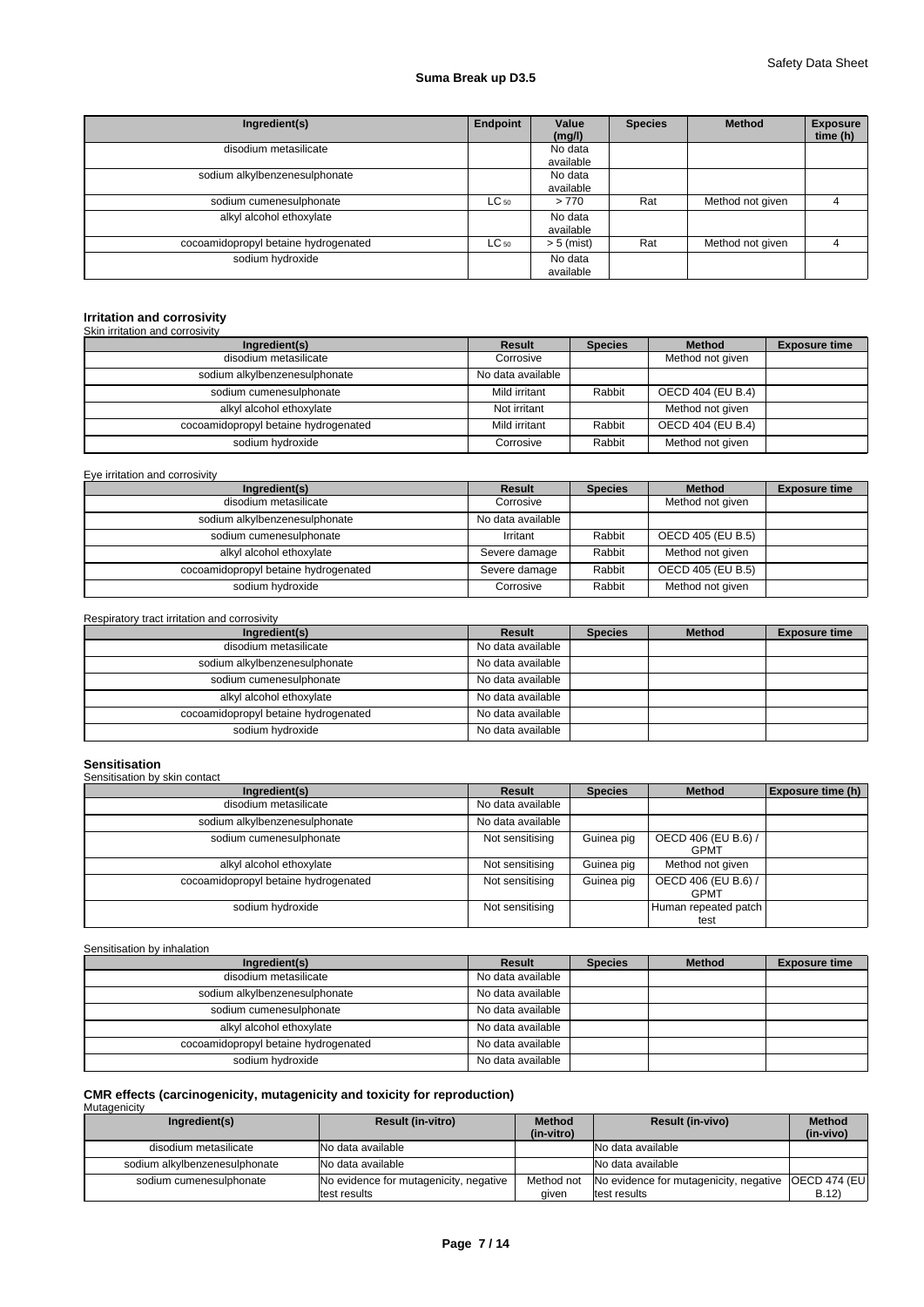| alkyl alcohol ethoxylate             | No evidence for mutagenicity, negative<br>test results                                                       | OECD 473                          | No data available                                                      |                                                     |
|--------------------------------------|--------------------------------------------------------------------------------------------------------------|-----------------------------------|------------------------------------------------------------------------|-----------------------------------------------------|
| cocoamidopropyl betaine hydrogenated | No evidence for mutagenicity, negative   OECD 471 (EU No evidence for mutagenicity, negative<br>test results | B.12/13) OECD test results<br>476 |                                                                        | <b>OECD 474 (EUI</b><br>B.12                        |
| sodium hydroxide                     | No evidence for mutagenicity, negative<br>test results                                                       | on rat<br>hepatocytes<br>OECD 473 | DNA repair test No evidence for mutagenicity, negative<br>test results | <b>OECD 474 (EUI</b><br>B.12) OECD<br>475 (EU B.11) |

## **Carcinogenicity**

| Ingredient(s)                        | Effect                                                 |
|--------------------------------------|--------------------------------------------------------|
| disodium metasilicate                | No data available                                      |
| sodium alkylbenzenesulphonate        | No data available                                      |
| sodium cumenesulphonate              | No evidence for carcinogenicity, negative test results |
| alkyl alcohol ethoxylate             | No evidence for carcinogenicity, negative test results |
| cocoamidopropyl betaine hydrogenated | No evidence for carcinogenicity, weight-of-evidence    |
| sodium hydroxide                     | No evidence for carcinogenicity, weight-of-evidence    |

## Toxicity for reproduction

| Ingredient(s)                           | <b>Endpoint</b> | <b>Specific effect</b> | Value<br>$(mq/kg$ bw/d) | <b>Species</b> | <b>Method</b>                  | <b>Exposure</b><br>time | <b>Remarks and other effects</b><br>reported                                       |
|-----------------------------------------|-----------------|------------------------|-------------------------|----------------|--------------------------------|-------------------------|------------------------------------------------------------------------------------|
| disodium metasilicate                   |                 |                        | No data<br>available    |                |                                |                         |                                                                                    |
| sodium<br>alkylbenzenesulphonat         |                 |                        | No data<br>available    |                |                                |                         |                                                                                    |
| sodium<br>cumenesulphonate              | <b>NOAEL</b>    | Teratogenic effects    | > 3000                  | Rat            | Non guideline<br>test          |                         |                                                                                    |
| alkyl alcohol ethoxylate                | <b>NOAEL</b>    |                        | > 250                   | Rat            | Not known                      |                         | No effects on fertility No<br>developmental toxicity                               |
| cocoamidopropyl<br>betaine hydrogenated | <b>NOEL</b>     | Developmental toxicity | 300                     | Rat            | OECD 414<br>(EU B.31),<br>oral |                         |                                                                                    |
| sodium hydroxide                        |                 |                        | No data<br>available    |                |                                |                         | No evidence for developmental<br>toxicity No evidence for<br>reproductive toxicity |

# **Repeated dose toxicity** Sub-acute or sub-chronic oral toxicity

| Ingredient(s)                        | Endpoint     | Value<br>(mg/kg bw/d) | <b>Species</b> | <b>Method</b>                | <b>Exposure</b><br> time (days) | Specific effects and organs<br>affected |
|--------------------------------------|--------------|-----------------------|----------------|------------------------------|---------------------------------|-----------------------------------------|
| disodium metasilicate                | <b>NOAEL</b> | $>227 - 237$          | Rat            | Method not<br>qiven          |                                 |                                         |
| sodium alkylbenzenesulphonate        |              | No data<br>available  |                |                              |                                 |                                         |
| sodium cumenesulphonate              | <b>NOAEL</b> | 763 - 3534            |                | <b>OECD 408 (EU)</b><br>B.26 | -90                             |                                         |
| alkyl alcohol ethoxylate             | <b>NOAEL</b> | $80 - 400$            |                | Method not<br>qiven          |                                 |                                         |
| cocoamidopropyl betaine hydrogenated | <b>NOAEL</b> | 300                   | Rat            | <b>OECD 408 (EU)</b><br>B.26 | 90                              |                                         |
| sodium hydroxide                     |              | No data<br>available  |                |                              |                                 |                                         |

## Sub-chronic dermal toxicity

| Ingredient(s)                        | Endpoint     | Value<br>(mg/kg bw/d) | <b>Species</b> | <b>Method</b>                | $ time$ (days) $ $ | <b>Exposure   Specific effects and organs  </b><br>affected |
|--------------------------------------|--------------|-----------------------|----------------|------------------------------|--------------------|-------------------------------------------------------------|
| disodium metasilicate                |              | No data<br>available  |                |                              |                    |                                                             |
| sodium alkylbenzenesulphonate        |              | No data<br>available  |                |                              |                    |                                                             |
| sodium cumenesulphonate              | <b>NOAEL</b> | 440                   | Mouse          | Method not<br>qiven          | 90                 |                                                             |
| alkyl alcohol ethoxylate             | <b>NOAEL</b> | 80                    |                | <b>OECD 411 (EU)</b><br>B.28 | 90                 |                                                             |
| cocoamidopropyl betaine hydrogenated |              | No data<br>available  |                |                              |                    |                                                             |
| sodium hydroxide                     |              | No data<br>available  |                |                              |                    |                                                             |

## Sub-chronic inhalation toxicity

| Ingredient(s)                 | Endpoint | Value        | <b>Species</b> | <b>Method</b> |                    | <b>Exposure Specific effects and organs</b> |
|-------------------------------|----------|--------------|----------------|---------------|--------------------|---------------------------------------------|
|                               |          | (mg/kg bw/d) |                |               | $ time$ (days) $ $ | affected                                    |
| disodium metasilicate         |          | No data      |                |               |                    |                                             |
|                               |          | available    |                |               |                    |                                             |
| sodium alkylbenzenesulphonate |          | No data      |                |               |                    |                                             |
|                               |          | available    |                |               |                    |                                             |
| sodium cumenesulphonate       |          | No data      |                |               |                    |                                             |
|                               |          | available    |                |               |                    |                                             |
| alkyl alcohol ethoxylate      |          | No data      |                |               |                    |                                             |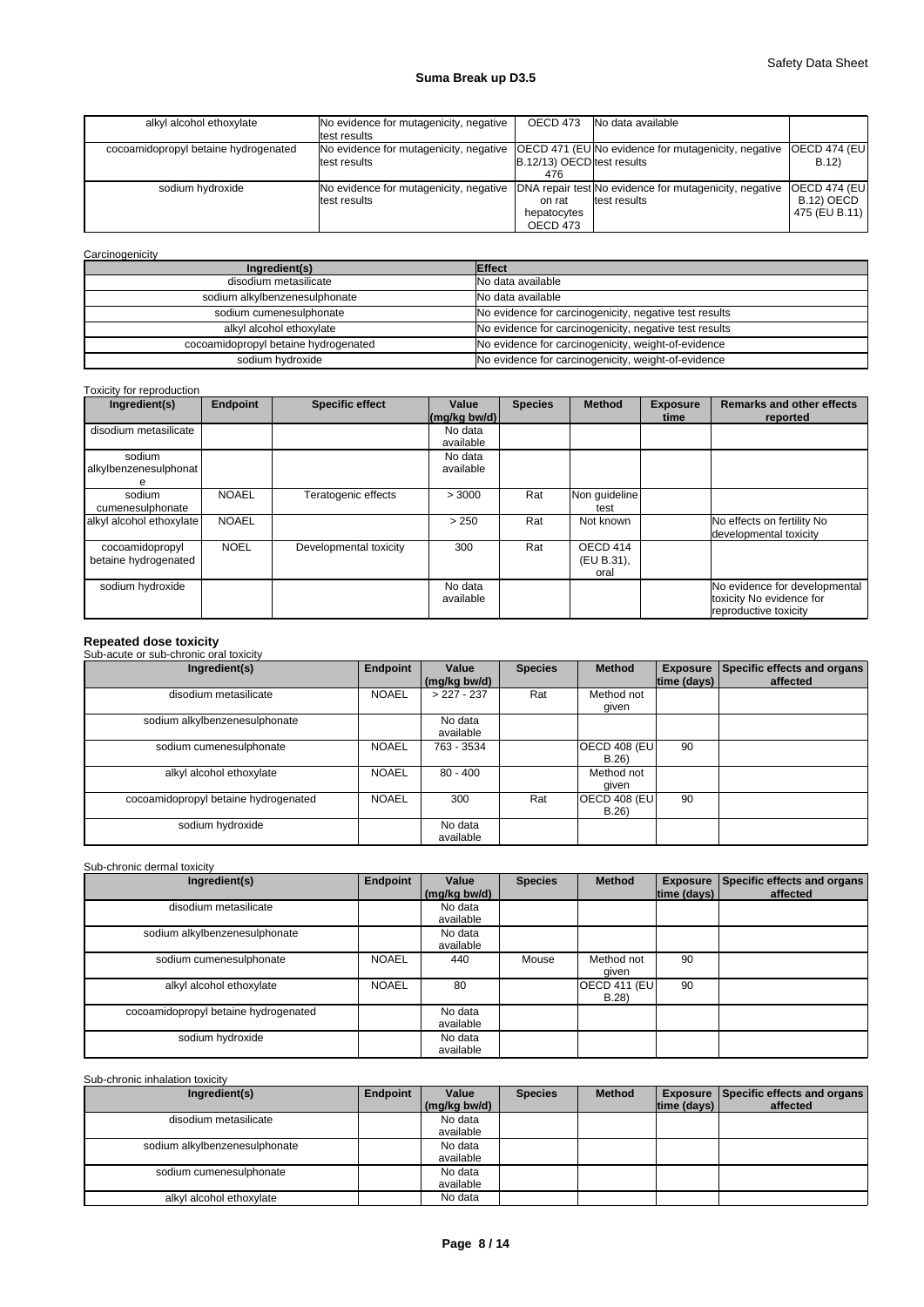|                                      | available |  |  |
|--------------------------------------|-----------|--|--|
| cocoamidopropyl betaine hydrogenated | No data   |  |  |
|                                      | available |  |  |
| sodium hydroxide                     | No data   |  |  |
|                                      | available |  |  |

Chronic toxicity

| Ingredient(s)                           | <b>Exposure</b><br>route | <b>Endpoint</b> | Value<br>$\frac{mq}{kq}$ bw/d) | <b>Species</b> | <b>Method</b> | <b>Exposure</b><br>time | Specific effects and<br>organs affected | <b>Remark</b> |
|-----------------------------------------|--------------------------|-----------------|--------------------------------|----------------|---------------|-------------------------|-----------------------------------------|---------------|
| disodium metasilicate                   |                          |                 | No data<br>available           |                |               |                         |                                         |               |
| sodium<br>alkylbenzenesulphonat<br>e    |                          |                 | No data<br>available           |                |               |                         |                                         |               |
| sodium<br>cumenesulphonate              | Dermal                   | <b>NOAEL</b>    | 727                            | Mouse          | given         | Method not 24 month(s)  |                                         |               |
| alkyl alcohol ethoxylate                |                          |                 | No data<br>available           |                |               |                         |                                         |               |
| cocoamidopropyl<br>betaine hydrogenated |                          |                 | No data<br>available           |                |               |                         |                                         |               |
| sodium hydroxide                        |                          |                 | No data<br>available           |                |               |                         |                                         |               |

## STOT-single exposure

| Ingredient(s)                        | Affected organ(s) |
|--------------------------------------|-------------------|
| disodium metasilicate                | No data available |
| sodium alkylbenzenesulphonate        | No data available |
| sodium cumenesulphonate              | No data available |
| alkyl alcohol ethoxylate             | No data available |
| cocoamidopropyl betaine hydrogenated | No data available |
| sodium hydroxide                     | No data available |

## STOT-repeated exposure

| Ingredient(s)                        | Affected organ(s) |
|--------------------------------------|-------------------|
| disodium metasilicate                | No data available |
| sodium alkylbenzenesulphonate        | No data available |
| sodium cumenesulphonate              | No data available |
| alkyl alcohol ethoxylate             | No data available |
| cocoamidopropyl betaine hydrogenated | No data available |
| sodium hydroxide                     | No data available |

#### **Aspiration hazard**

Substances with an aspiration hazard (H304), if any, are listed in section 3. If relevant, see section 9 for dynamic viscosity and relative density of the product.

### **Potential adverse health effects and symptoms**

Effects and symptoms related to the product, if any, are listed in subsection 4.2.

## **SECTION 12: Ecological information**

## **12.1 Toxicity**

No data is available on the mixture.

Substance data, where relevant and available, are listed below:

#### **Aquatic short-term toxicity** Aquatic short-term toxicity - fish

| 1.999<br>.                           |           |                      |                      |                               |                 |
|--------------------------------------|-----------|----------------------|----------------------|-------------------------------|-----------------|
| Ingredient(s)                        | Endpoint  | Value                | <b>Species</b>       | <b>Method</b>                 | <b>Exposure</b> |
|                                      |           | (mg/l)               |                      |                               | time (h)        |
| disodium metasilicate                | $LC_{50}$ | 210                  | Brachydanio<br>rerio | Method not given              | 96              |
| sodium alkylbenzenesulphonate        |           | No data<br>available |                      |                               |                 |
| sodium cumenesulphonate              | $LC_{50}$ | >1000                | Fish                 | EPA-OPPTS 850.1075            | 96              |
| alkyl alcohol ethoxylate             | $LC_{50}$ | $5 - 7$              | Fish                 | 92/69/EEC, C1,<br>semi-static | 96              |
| cocoamidopropyl betaine hydrogenated | $LC_{50}$ | 1.11                 | Fish                 | OECD 203, semi-static         | 96              |
| sodium hydroxide                     | $LC_{50}$ | 35                   | Various<br>species   | Method not given              | 96              |

Aquatic short-term toxicity - crustacea

| Ingredient(s)                 | <b>Endpoint</b> | Value<br>(mg/l) | <b>Species</b> | <b>Method</b>    | <b>Exposure</b><br>time (h) |
|-------------------------------|-----------------|-----------------|----------------|------------------|-----------------------------|
| disodium metasilicate         | EC 50           | 1700            | Daphnia        | Method not given | 48                          |
| sodium alkylbenzenesulphonate |                 | No data         |                |                  |                             |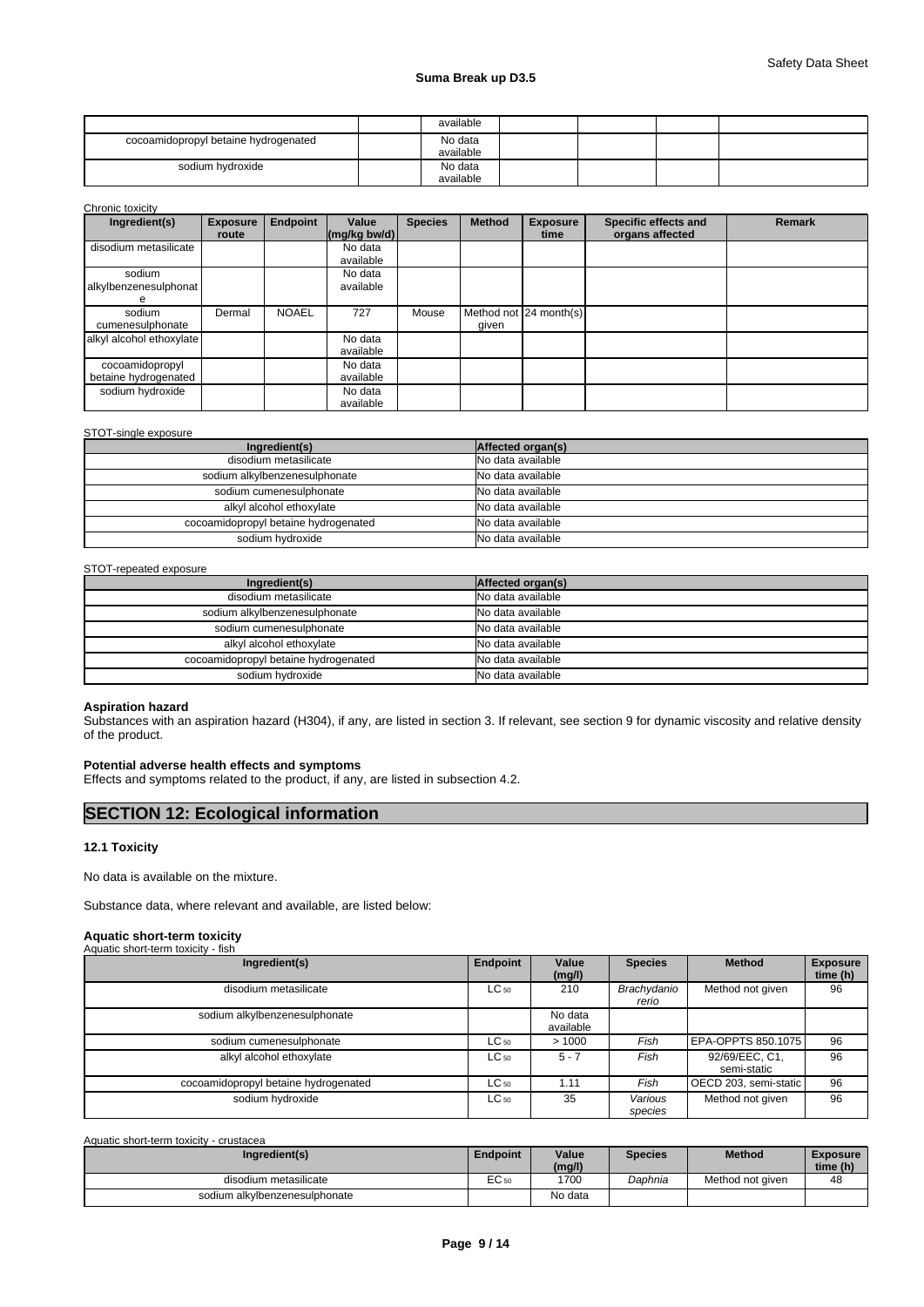|                                      |           | available |              |                    |    |
|--------------------------------------|-----------|-----------|--------------|--------------------|----|
| sodium cumenesulphonate              | EC 50     | >1000     | Daphnia      | EPA-OPPTS 850.1010 | 48 |
| alkyl alcohol ethoxylate             | EC 50     | 5.3       | Daphnia      | 92/69/EEC          | 48 |
| cocoamidopropyl betaine hydrogenated | $EC_{50}$ | 1.9       | Daphnia      | OECD 202, static   | 48 |
| sodium hydroxide                     | $EC_{50}$ | 40.4      | Ceriodaphnia | Method not given   | 48 |
|                                      |           |           | SD.          |                    |    |

| Ingredient(s)                        | <b>Endpoint</b>      | Value<br>(mg/l)      | <b>Species</b>                    | <b>Method</b>    | <b>Exposure</b><br>time (h) |
|--------------------------------------|----------------------|----------------------|-----------------------------------|------------------|-----------------------------|
| disodium metasilicate                | EC 50                | 207                  | Chlorella<br>pyrenoidosa          | Method not given | 72                          |
| sodium alkylbenzenesulphonate        |                      | No data<br>available |                                   |                  |                             |
| sodium cumenesulphonate              | $Er$ C <sub>50</sub> | 310                  | Not specified                     |                  | 72                          |
| alkyl alcohol ethoxylate             | EC 50                | $1.4 - 47$           | Not specified                     | 92/69/EEC        | 72                          |
| cocoamidopropyl betaine hydrogenated | $Er$ C <sub>50</sub> | 2.4                  | Not specified                     | Method not given | 72                          |
| sodium hydroxide                     | EC 50                | 22                   | Photobacteriu<br>m<br>phosphoreum | Method not given | 0.25                        |

| Aquatic short-term toxicity - marine species |                   |                      |                                                         |           |                                |
|----------------------------------------------|-------------------|----------------------|---------------------------------------------------------|-----------|--------------------------------|
| Ingredient(s)                                | Endpoint          | Value<br>(mg/l)      | <b>Species</b>                                          | Method    | <b>Exposure</b><br>time (days) |
| disodium metasilicate                        |                   | No data<br>available |                                                         |           |                                |
| sodium alkylbenzenesulphonate                |                   | No data<br>available |                                                         |           |                                |
| sodium cumenesulphonate                      |                   | No data<br>available |                                                         |           |                                |
| alkyl alcohol ethoxylate                     |                   | No data<br>available |                                                         |           |                                |
| cocoamidopropyl betaine hydrogenated         | ErC <sub>50</sub> | 0.74                 | Skeletonema<br>costatum<br>Phaeodactylum<br>tricornutum | ISO 10253 | 72                             |
| sodium hydroxide                             |                   | No data<br>available |                                                         |           |                                |

| Impact on sewage plants - toxicity to bacteria |                      |                      |                     |                                |                         |
|------------------------------------------------|----------------------|----------------------|---------------------|--------------------------------|-------------------------|
| Ingredient(s)                                  | <b>Endpoint</b>      | Value<br>(mg/l)      | <b>Inoculum</b>     | <b>Method</b>                  | <b>Exposure</b><br>time |
| disodium metasilicate                          | $EC_{50}$            | >100                 | Activated<br>sludge | Method not given               | 3 hour(s)               |
| sodium alkylbenzenesulphonate                  |                      | No data<br>available |                     |                                |                         |
| sodium cumenesulphonate                        | $Er$ C <sub>50</sub> | >1000                | Bacteria            | OECD 209                       | 3 hour(s)               |
| alkyl alcohol ethoxylate                       | $EC_{50}$            | >140                 | Bacteria            | Method not given               | 3 hour(s)               |
| cocoamidopropyl betaine hydrogenated           | $EC_{50}$            | 3000                 | Bacteria            | ISO 13641 (2003),<br>anaerobic | $16$ hour(s)            |
| sodium hydroxide                               |                      | No data<br>available |                     |                                |                         |

# **Aquatic long-term toxicity** Aquatic long-term toxicity - fish

| Ingredient(s)                        | Endpoint    | Value<br>(mg/l)      | <b>Species</b>         | <b>Method</b>       | <b>Exposure</b><br>time | <b>Effects observed</b> |
|--------------------------------------|-------------|----------------------|------------------------|---------------------|-------------------------|-------------------------|
| disodium metasilicate                |             | No data<br>available |                        |                     |                         |                         |
| sodium alkylbenzenesulphonate        |             | No data<br>available |                        |                     |                         |                         |
| sodium cumenesulphonate              |             | No data<br>available |                        |                     |                         |                         |
| alkyl alcohol ethoxylate             | $EC_{10}$   | 8.983                | Not specified          | Method not<br>given | $21 \text{ day}(s)$     |                         |
| cocoamidopropyl betaine hydrogenated | <b>NOEC</b> | 0.135                | Oncorhynchus<br>mykiss | OECD 210            | $37 \text{ day}(s)$     |                         |
| sodium hydroxide                     |             | No data<br>available |                        |                     |                         |                         |

## Aquatic long-term toxicity - crustacea

| Ingredient(s)                 | Endpoint  | Value<br>(mg/l)      | <b>Species</b> | <b>Method</b> | <b>Exposure</b><br>time | <b>Effects observed</b> |
|-------------------------------|-----------|----------------------|----------------|---------------|-------------------------|-------------------------|
| disodium metasilicate         |           | No data<br>available |                |               |                         |                         |
| sodium alkylbenzenesulphonate |           | No data<br>available |                |               |                         |                         |
| sodium cumenesulphonate       |           | No data<br>available |                |               |                         |                         |
| alkyl alcohol ethoxylate      | $EC_{10}$ | 2.579                | Daphnia sp.    | Method not    | $21$ day(s)             |                         |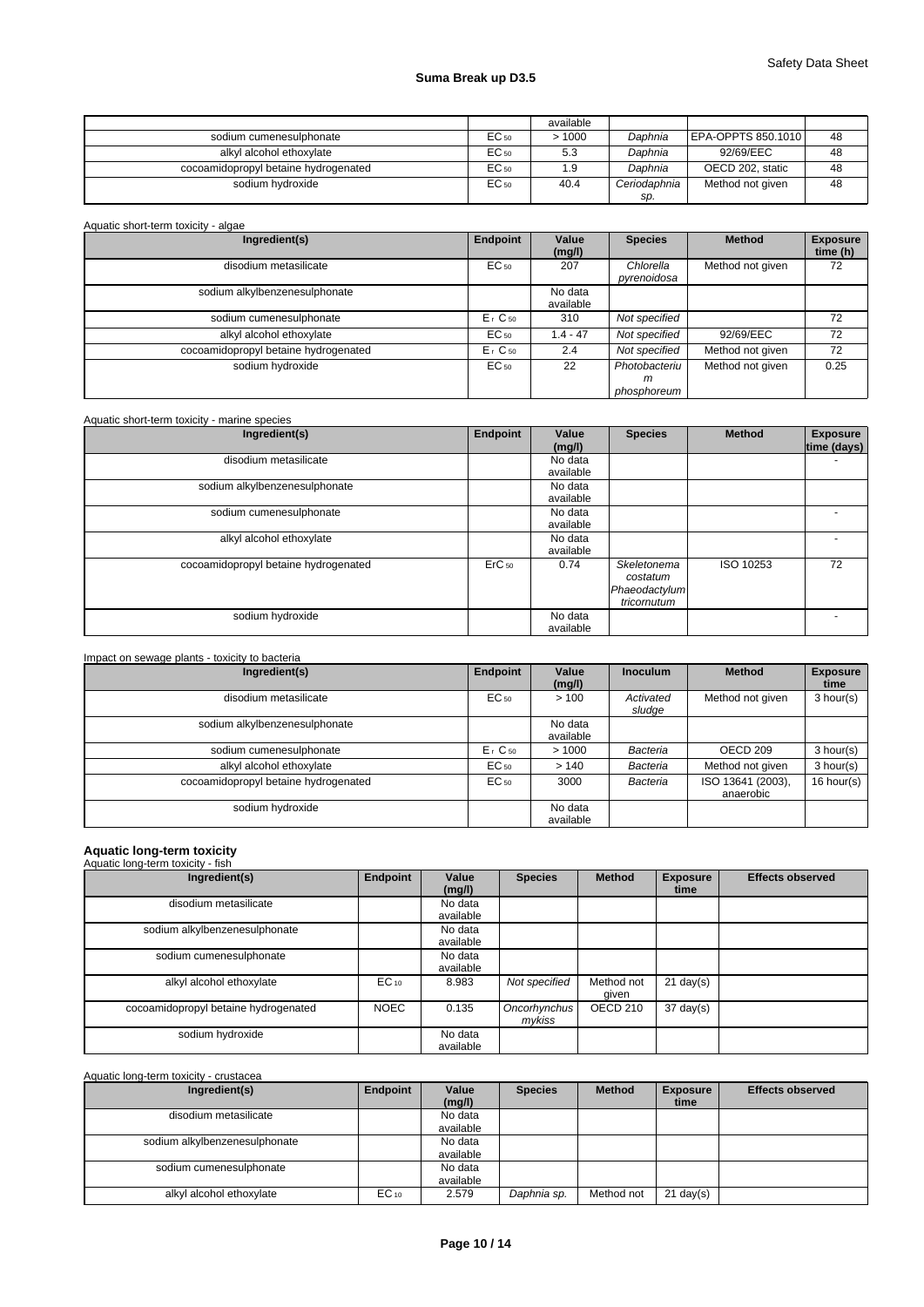|                                      |             |                      |                  | aiven               |             |  |
|--------------------------------------|-------------|----------------------|------------------|---------------------|-------------|--|
| cocoamidopropyl betaine hydrogenated | <b>NOEC</b> | 0.3                  | Daphnia<br>magna | OECD <sub>211</sub> | $21$ day(s) |  |
| sodium hydroxide                     |             | No data<br>available |                  |                     |             |  |

## Aquatic toxicity to other aquatic benthic organisms, including sediment-dwelling organisms, if available:

| Ingredient(s)                        | Endpoint | Value<br>(mg/kg dw<br>sediment) | <b>Species</b> | <b>Method</b> | <b>Exposure</b><br> time (days) | <b>Effects observed</b> |
|--------------------------------------|----------|---------------------------------|----------------|---------------|---------------------------------|-------------------------|
| disodium metasilicate                |          | No data<br>available            |                |               |                                 |                         |
| sodium alkylbenzenesulphonate        |          | No data<br>available            |                |               |                                 |                         |
| sodium cumenesulphonate              |          | No data<br>available            |                |               |                                 |                         |
| alkyl alcohol ethoxylate             |          | No data<br>available            |                |               |                                 |                         |
| cocoamidopropyl betaine hydrogenated |          | No data<br>available            |                |               |                                 |                         |
| sodium hydroxide                     |          | No data<br>available            |                |               |                                 |                         |

**Terrestrial toxicity** Terrestrial toxicity - soil invertebrates, including earthworms, if available:

| Ingredient(s)                        | Endpoint    | Value<br>(mg/kg dw<br>soil) | <b>Species</b> | <b>Method</b> | <b>Exposure</b><br> time (days) | <b>Effects observed</b> |
|--------------------------------------|-------------|-----------------------------|----------------|---------------|---------------------------------|-------------------------|
| disodium metasilicate                |             | No data<br>available        |                |               |                                 |                         |
| sodium cumenesulphonate              |             | No data<br>available        |                |               |                                 |                         |
| alkyl alcohol ethoxylate             |             | No data<br>available        |                |               |                                 |                         |
| cocoamidopropyl betaine hydrogenated | <b>NOEC</b> | $\geq 846$                  | Eisenia fetida |               | 14                              |                         |
| sodium hydroxide                     |             | No data<br>available        |                |               | $\sim$                          |                         |

## Terrestrial toxicity - plants, if available:

| Ingredient(s)                        | Endpoint    | Value<br>(mg/kg dw<br>soil) | <b>Species</b>                                                      | <b>Method</b> | <b>Exposure</b><br>time (days) | <b>Effects observed</b> |
|--------------------------------------|-------------|-----------------------------|---------------------------------------------------------------------|---------------|--------------------------------|-------------------------|
| disodium metasilicate                |             | No data<br>available        |                                                                     |               |                                |                         |
| sodium cumenesulphonate              |             | No data<br>available        |                                                                     |               |                                |                         |
| alkyl alcohol ethoxylate             |             | No data<br>available        |                                                                     |               |                                |                         |
| cocoamidopropyl betaine hydrogenated | <b>NOEC</b> | 84.6                        | Brassica alba<br>Lepidium<br>sativum<br><b>Triticum</b><br>aestivum | OECD 208      | 17                             |                         |
| sodium hydroxide                     |             | No data<br>available        |                                                                     |               |                                |                         |

## Terrestrial toxicity - birds, if available:

| Ingredient(s)                        | Endpoint | Value                | <b>Species</b> | <b>Method</b> | <b>Exposure</b><br>$ time$ (days) $ $ | <b>Effects observed</b> |
|--------------------------------------|----------|----------------------|----------------|---------------|---------------------------------------|-------------------------|
| disodium metasilicate                |          | No data<br>available |                |               |                                       |                         |
| sodium cumenesulphonate              |          | No data<br>available |                |               |                                       |                         |
| alkyl alcohol ethoxylate             |          | No data<br>available |                |               |                                       |                         |
| cocoamidopropyl betaine hydrogenated |          | No data<br>available |                |               |                                       |                         |
| sodium hydroxide                     |          | No data<br>available |                |               | <b>.</b>                              |                         |

## Terrestrial toxicity - beneficial insects, if available:

| Ingredient(s)                        | Endpoint | Value<br>(mg/kg dw<br>soil) | <b>Species</b> | <b>Method</b> | <b>Exposure</b><br> time (days) | <b>Effects observed</b> |
|--------------------------------------|----------|-----------------------------|----------------|---------------|---------------------------------|-------------------------|
| disodium metasilicate                |          | No data<br>available        |                |               |                                 |                         |
| sodium cumenesulphonate              |          | No data<br>available        |                |               |                                 |                         |
| alkyl alcohol ethoxylate             |          | No data<br>available        |                |               |                                 |                         |
| cocoamidopropyl betaine hydrogenated |          | No data<br>available        |                |               | <b>.</b>                        |                         |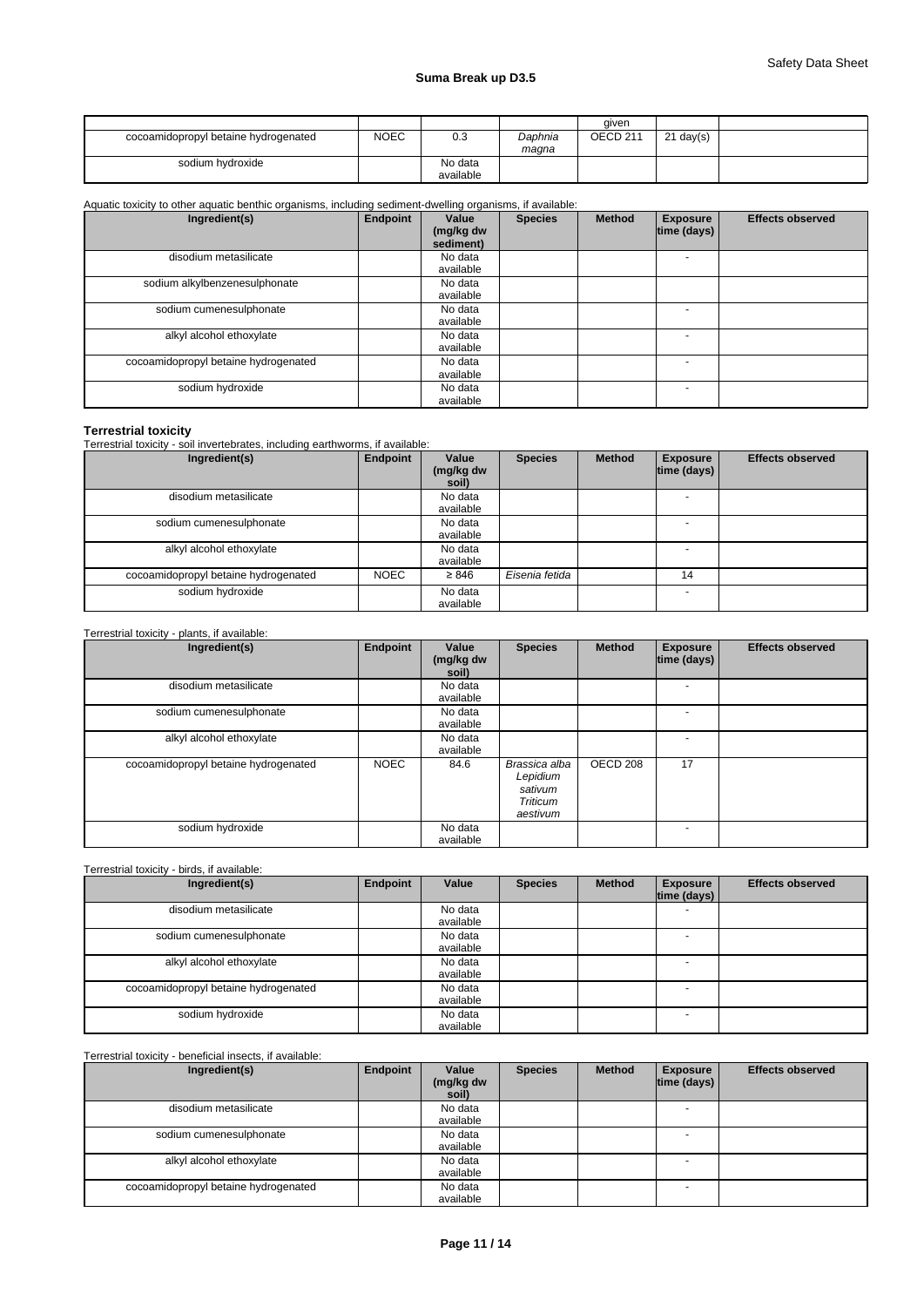| ım<br>⊸odiu.<br>hvdroxide<br>יי<br>. | No data       |  |  |
|--------------------------------------|---------------|--|--|
|                                      | <br>available |  |  |

#### Terrestrial toxicity - soil bacteria, if available:

| Ingredient(s)                        | Endpoint | Value<br>(mg/kg dw<br>soil) | <b>Species</b> | <b>Method</b> | <b>Exposure</b><br>time (days) | <b>Effects observed</b> |
|--------------------------------------|----------|-----------------------------|----------------|---------------|--------------------------------|-------------------------|
| disodium metasilicate                |          | No data<br>available        |                |               |                                |                         |
| sodium cumenesulphonate              |          | No data<br>available        |                |               |                                |                         |
| alkyl alcohol ethoxylate             |          | No data<br>available        |                |               |                                |                         |
| cocoamidopropyl betaine hydrogenated |          | No data<br>available        |                |               |                                |                         |
| sodium hydroxide                     |          | No data<br>available        |                |               |                                |                         |

## **12.2 Persistence and degradability**

**Abiotic degradation** Abiotic degradation - photodegradation in air, if available:

| Ingredien        | <b>Half-life time</b>     | Method           | <b>Evaluation</b>       | Remark |
|------------------|---------------------------|------------------|-------------------------|--------|
| sodium hydroxide | $\cdot$<br>ָ<br>second(s) | Method not given | Rapidly photodegradable |        |

Abiotic degradation - hydrolysis, if available:

Abiotic degradation - other processes, if available:

#### **Biodegradation**

| Ready biodegradability - aerobic conditions |                             |                      |                        |               |                                         |
|---------------------------------------------|-----------------------------|----------------------|------------------------|---------------|-----------------------------------------|
| Ingredient(s)                               | <b>Inoculum</b>             | Analytical<br>method | DT 50                  | <b>Method</b> | <b>Evaluation</b>                       |
| disodium metasilicate                       |                             |                      |                        |               | Not applicable (inorganic<br>substance) |
| sodium alkylbenzenesulphonate               |                             |                      |                        | OECD 301B     | Readily biodegradable                   |
| sodium cumenesulphonate                     | Activated sludge,<br>aerobe | $CO2$ production     | $100 \%$ in 28 day(s)  | OECD 301B     | Readily biodegradable                   |
| alkyl alcohol ethoxylate                    |                             |                      | 60 % in 28 day(s)      | Read across   | Readily biodegradable                   |
| cocoamidopropyl betaine hydrogenated        | Activated sludge,<br>aerobe | $CO2$ production     | 91.6 % in 28<br>day(s) | OECD 301B     | Readily biodegradable                   |
| sodium hydroxide                            |                             |                      |                        |               | Not applicable (inorganic<br>substance) |

## Ready biodegradability - anaerobic and marine conditions, if available:

| Ingredient(s)                        | Medium & Type | <b>Analytical</b><br>method | <b>DT</b> 50     | <b>Method</b> | <b>Evaluation</b>     |
|--------------------------------------|---------------|-----------------------------|------------------|---------------|-----------------------|
| cocoamidopropyl betaine hydrogenated |               |                             | 76% in 28 day(s) | OECD 306      | Readily biodegradable |

Degradation in relevant environmental compartments, if available:

# **12.3 Bioaccumulative potential**<br>Partition coefficient n-octanol/water (log Kow)

| Partition coefficient n-octanol/water (log Kow) |                   |                  |                                         |               |
|-------------------------------------------------|-------------------|------------------|-----------------------------------------|---------------|
| Ingredient(s)                                   | Value             | <b>Method</b>    | <b>Evaluation</b>                       | <b>Remark</b> |
| disodium metasilicate                           | No data available |                  |                                         |               |
| sodium alkylbenzenesulphonate                   | No data available |                  |                                         |               |
| sodium cumenesulphonate                         | $-1.1$            | Method not given | Low potential for bioaccumulation       |               |
| alkyl alcohol ethoxylate                        | $3.11 - 4.19$     | Method not given | High potential for bioaccumulation      |               |
| cocoamidopropyl betaine hydrogenated            | 4.2               | Method not given | Low potential for bioaccumulation       |               |
| sodium hydroxide                                | No data available |                  | Not relevant, does not<br>bioaccumulate |               |

#### Bioconcentration factor (BCF)<br>
Ingredient(s) 
I Value Ingredient(s) **Value | Species | Method | Evaluation | Remark** Remark | Remark disodium metasilicate | No data available sodium <sup>e</sup> No data available alkylbenzenesulphonat sodium No data available cumenesulphonate<br>alkyl alcohol ethoxylate <500 Method not given High potential for bioaccumulation cocoamidopropyl betaine hydrogenated 71 **QSAR** Low potential for bioaccumulation sodium hydroxide No data available

## **12.4 Mobility in soil**

| or sediment<br>Adsorption<br>/Desorption to<br>to soil or |            |            |        |                                  |            |
|-----------------------------------------------------------|------------|------------|--------|----------------------------------|------------|
| Ingredient(s                                              | Adsorption | Desorption | Method | $\cdots$<br><b>Soil/sediment</b> | Evaluation |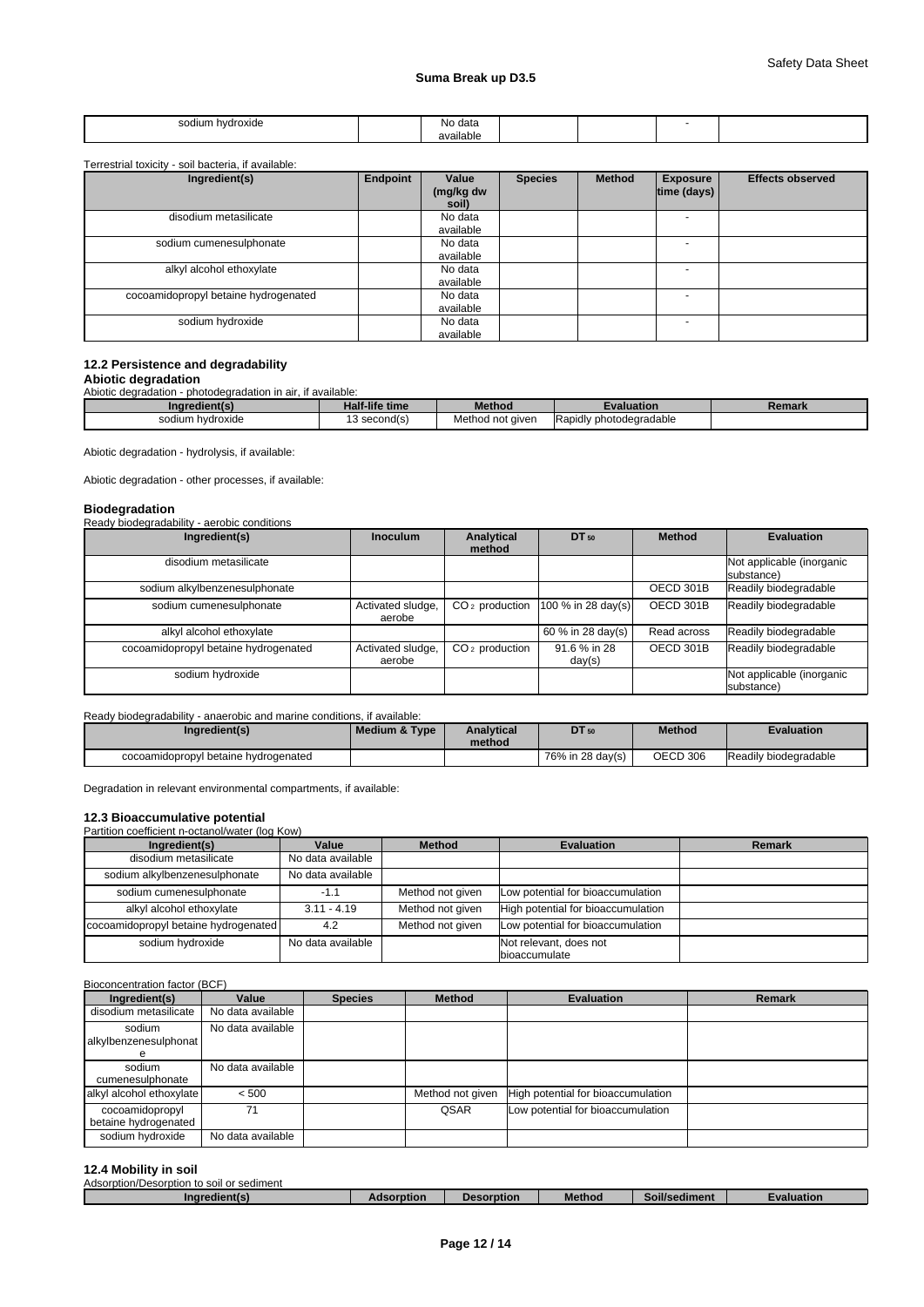|                                      | coefficient<br>Log Koc | coefficient<br>Log Koc(des) |      | type |                                                     |
|--------------------------------------|------------------------|-----------------------------|------|------|-----------------------------------------------------|
| disodium metasilicate                | No data available      |                             |      |      |                                                     |
| sodium alkylbenzenesulphonate        | No data available      |                             |      |      |                                                     |
| sodium cumenesulphonate              | No data available      |                             |      |      |                                                     |
| alkyl alcohol ethoxylate             | No data available      |                             |      |      | Potential for mobility in soil,<br>soluble in water |
| cocoamidopropyl betaine hydrogenated | $2.0 - 5.1$            |                             | QSAR |      | Potential for mobility in soil,<br>soluble in water |
| sodium hydroxide                     | No data available      |                             |      |      | Mobile in soil                                      |

## **12.5 Results of PBT and vPvB assessment**

Substances that fulfill the criteria for PBT/vPvB, if any, are listed in section 3.

## **12.6 Other adverse effects**

No other adverse effects known.

## **SECTION 13: Disposal considerations**

| 13.1 Waste treatment methods<br>Waste from residues / unused<br>products: | The concentrated contents or contaminated packaging should be disposed of by a certified handler<br>or according to the site permit. Release of waste to sewers is discouraged. The cleaned packaging<br>material is suitable for energy recovery or recycling in line with local legislation. |
|---------------------------------------------------------------------------|------------------------------------------------------------------------------------------------------------------------------------------------------------------------------------------------------------------------------------------------------------------------------------------------|
| European Waste Cataloque:                                                 | 20 01 29 <sup>*</sup> - detergents containing dangerous substances.                                                                                                                                                                                                                            |
| <b>Empty packaging</b><br>Recommendation:<br>Suitable cleaning agents:    | Dispose of observing national or local regulations.<br>Water, if necessary with cleaning agent.                                                                                                                                                                                                |

## **SECTION 14: Transport information**

**Land transport (ADR/RID), Sea transport (IMDG), Air transport (ICAO-TI / IATA-DGR)** 

**14.1 UN number:** Non-dangerous goods

**14.2 UN proper shipping name:** Non-dangerous goods

**14.3 Transport hazard class(es):** Non-dangerous goods

**14.4 Packing group:** Non-dangerous goods

**14.5 Environmental hazards:** Non-dangerous goods

**14.6 Special precautions for user:** Non-dangerous goods

**14.7 Transport in bulk according to Annex II of MARPOL and the IBC Code:** Non-dangerous goods

## **SECTION 15: Regulatory information**

#### **15.1 Safety, health and environmental regulations/legislation specific for the substance or mixture**

#### **EU regulations:**

• Regulation (EC) No. 1907/2006 - REACH

• Regulation (EC) No 1272/2008 - CLP

• Regulation (EC) No. 648/2004 - Detergents regulation

### **Authorisations or restrictions (Regulation (EC) No 1907/2006, Title VII respectively Title VIII):** Not applicable.

UFI: 00U1-U0VM-Y00H-W2DM

| Ingredients according to EC Detergents Regulation 648/2004         |             |
|--------------------------------------------------------------------|-------------|
| phosphates                                                         | $5 - 15 \%$ |
| anionic surfactants, non-ionic surfactants, amphoteric surfactants | $< 5 \%$    |

The surfactant(s) contained in this preparation complies(comply) with the biodegradability criteria as laid down in Regulation (EC) No. 648/2004 on detergents. Data to support this assertion are held at the disposal of the competent authorities of the Member States and will be made available to them, at their direct request or at the request of a detergent manufacturer.

#### **15.2 Chemical safety assessment**

A chemical safety assessment has not been carried out on the mixture

## **SECTION 16: Other information**

*The information in this document is based on our best present knowledge. However, it does not constitute a guarantee for any specific product features and does not establish a legally binding contract*

**Reason for revision:** This data sheet contains changes from the previous version in section(s):, 3, 4, 6, 7, 8, 9, 11, 12, 16

**SDS code:** MS1001957 **Version:** 01.2 **Revision:** 2019-05-19